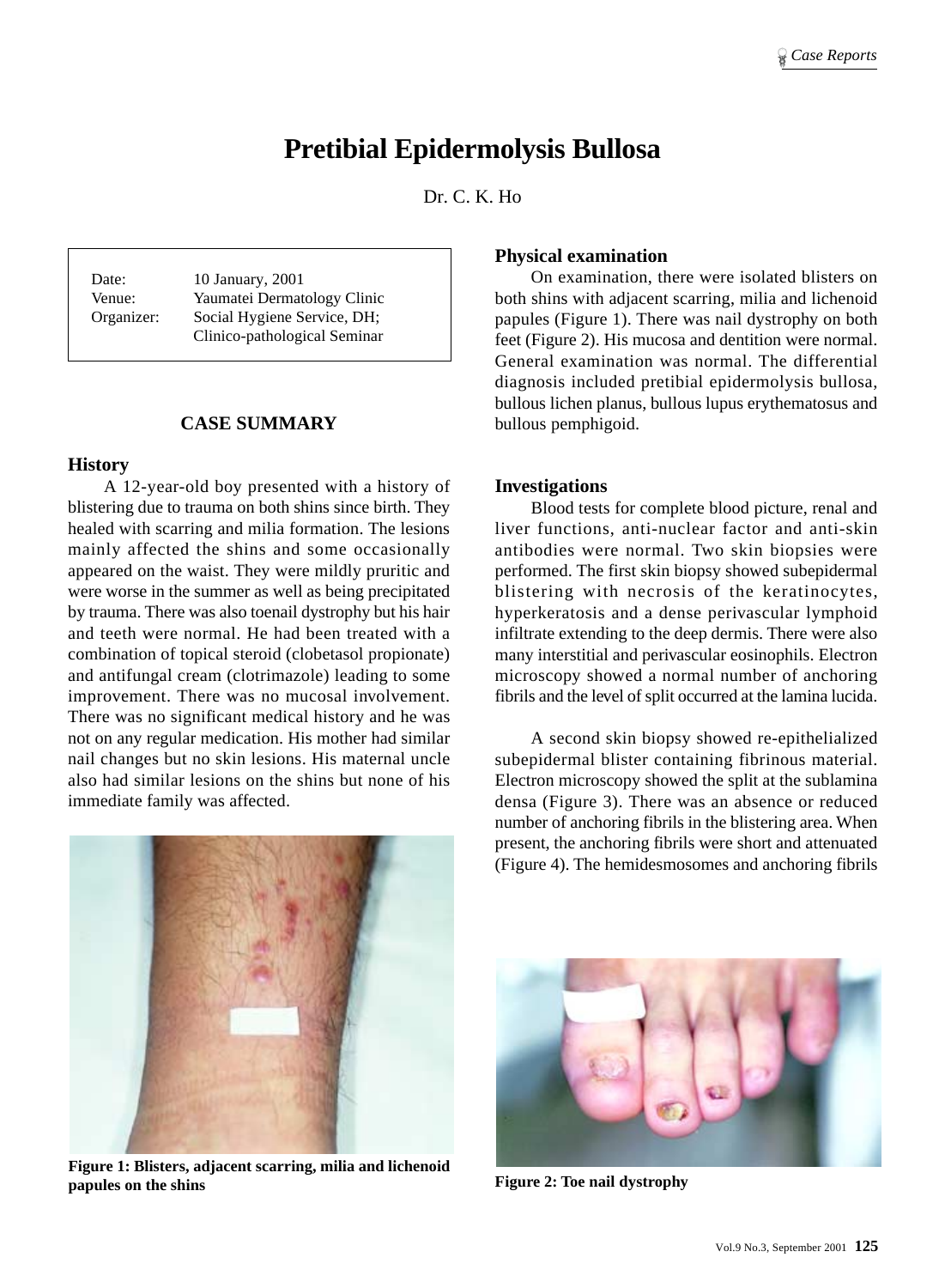

**Figure 3: Pretibial EB. Ultrastructurally dermolytic separation immediately beneath the basal lamina (arrowheads) is evident. The basal cells (\*) are intact. (By courtesy of Dr. K.C. Lee, Department of Pathology, PMH)**

were normal in the non-blistering areas. The histological findings were compatible with EPIDERMOLYSIS BULLOSA. Clinically, as the lesions were located mainly on the shins, the diagnosis was consistent with **Pretibial Epidermolysis Bullosa**.

#### **Progress**

The patient was treated with topical steroids and potassium permanganate soaks. The blisters resolved and the pruritus was relieved by topical steroids. The patient was advised to avoid trauma.

# **REVIEW ON PRETIBIAL EPIDERMOLYSIS BULLOSA**

#### **Definition and epidemiology**

Pretibial epidermolysis bullosa (PEB) is a rare form of dominant dystrophic epidermolysis bullosa (DDEB) and was first described by Kuske in 1946.<sup>1</sup> He reported erosions and scarring affecting the shins in three patients from three generations in the same family.



**Figure 4: Pretibial EB. Ultrastructural examination of the basement membrane zone shows the anchoring fibrils are either completely absent or are small and attenuated (arrows). (By courtesy of Dr. K.C. Lee, Department of Pathology, PMH)**

The incidence of PEB is unknown. Apart from isolated cases, the inheritance pattern is mainly autosomal dominant. It may be more common than suspected as it can be misdiagnosed as other inflammatory diseases. Type VII collagen is a major component of the anchoring fibrils. Its molecules form dimeric structures that assemble into anchoring fibrils. Its gene has been mapped to chromosome 3p21. Mutations in the type VII collagen gene (COL7A1) lead to abnormal anchoring fibrils and increased skin fragility. Various mutations in this gene have been reported with PEB, for example, glycine substitution in COL7A1 was reported in a Taiwanese family.<sup>2</sup> Another mutation is the recessively inherited 14 bp deletion at the 115 exon-intron boundary. This results in the elimination of 29 amino-acids from the pro- $\alpha$ 1 (VII) polypeptide chain,<sup>3</sup> and interferes with the conversion of procollagen VII into collagen VII. This mutation has been designated 33563del14.

#### **Clinical features**

Dominant dystrophic epidermolysis bullosa (DDEB) can be divided into the Cockayne-Touraine and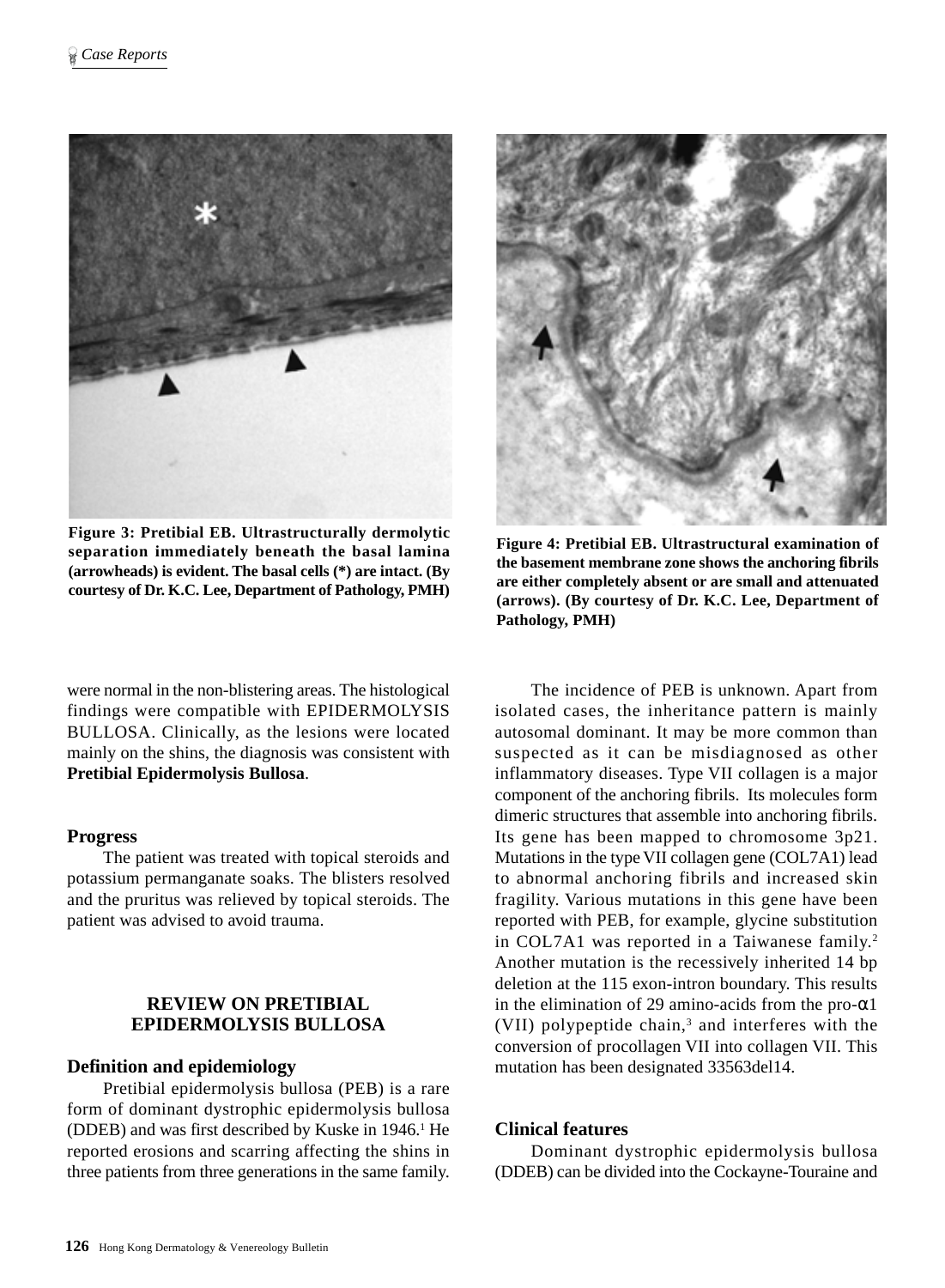Pasini variants. The pattern of inheritance is autosomal dominant in both types. In the Cockayne-Touraine type, the onset is in infancy and the blisters are usually localized to the extremities that heal with milia formation. There are also nail dystrophy and occasional hypertrophic scar formation. In the Pasini variant, the onset is in infancy with more extensive blistering that heals with atrophic scars and milia. This variant is characterized by albopapuloid lesions on the trunk that occur independently of the blisters. Recessive DEB is divided into localized and generalized severe forms and the onset is also in infancy or early childhood.

PEB is a localized form of DDEB and the age of onset is delayed, occurring between three and 24 years of age. The disease is milder and characterized by trauma-related blistering localized to the shins. They heal with scarring and milia formation. In some cases, albopapuloid lesions are present and the clinical picture may overlap with other forms of DDEB. As a result of this, there has been controversy as to whether PEB is a separate entity. Intra-familial variability may lead to difficulties in diagnosis and confusion with other inflammatory dermatoses such as eczema and lichen planus. In addition, the presence of blisters is often overshadowed by the lichenoid papules, which leads to misdiagnosis.

In Hong Kong, three patients with PEB had been reported previously (Table 1).<sup>4</sup> In all cases, the patients had been misdiagnosed as suffering from eczema, lichen planus or prurigo before the correct diagnosis was made. The relatively late onset together with dermal infiltrate seen on histological examination can lead to misdiagnosis and under-reporting of the condition.

The mode of inheritance in these cases was unknown. In the present case, the presence of similar nail changes in the mother, and similar skin and nail changes in the maternal uncle suggest the presence of an affected gene. Although the inheritance pattern is autosomal dominant in most cases, PEB has been reported as a sporadic case in a series in Taiwan.<sup>5</sup> In some of the cases, features overlapping with the Cockayne-Touraine and Pasini variants (lesions not confined to the tibia, albopapuloid lesions, hypertrophic scars) were present. The lesions were worse in summer and in hot, humid environments. The clinical course was progressive in most cases, especially after puberty.

| <b>Patient</b> | <b>History</b>                                      | <b>Skin biopsy</b>                              |
|----------------|-----------------------------------------------------|-------------------------------------------------|
| Patient 1      | Trauma-induced blisters, lichenoid papules,         | Dense upper dermal infiltrate with dermal       |
| $M/17$ years   | vesicles, toe nail dystrophy and milia on the       | fibrosis                                        |
|                | shins and elbows since childhood                    |                                                 |
|                |                                                     | Immunofluorescence negative                     |
|                | Brother has a similar condition but sister          |                                                 |
|                | not affected                                        | Electron microscopy (EM): reduced               |
|                |                                                     | anchoring fibrils in peri-lesional skin and     |
|                | Previous diagnoses: eczema, tinea, lichen planus    | sublamina densa blister                         |
| Patient 2      | Brother of patient 1                                | Histology as above                              |
| $M/12$ years   | Lichenoid papules, milia, vesicles on the shins     |                                                 |
|                | Toe nail dystrophy                                  | EM showed absent anchoring fibrils in the peri- |
|                |                                                     | lesional skin and a sublamina blister           |
| Patient 3      | Not related to the above cases                      | Histology and EM as above                       |
| $F/22$ years   | Pruritus, vesicles on the legs since four years old |                                                 |
|                | Lichenoid papules, pigmentary changes on            |                                                 |
|                | the extensor surfaces of the legs                   |                                                 |
|                | Teeth, hair and nail normal                         |                                                 |
|                | Previous diagnoses: eczema, prurigo                 |                                                 |

**Table 1. Reported cases of PEB in Hong Kong**<sup>4</sup>